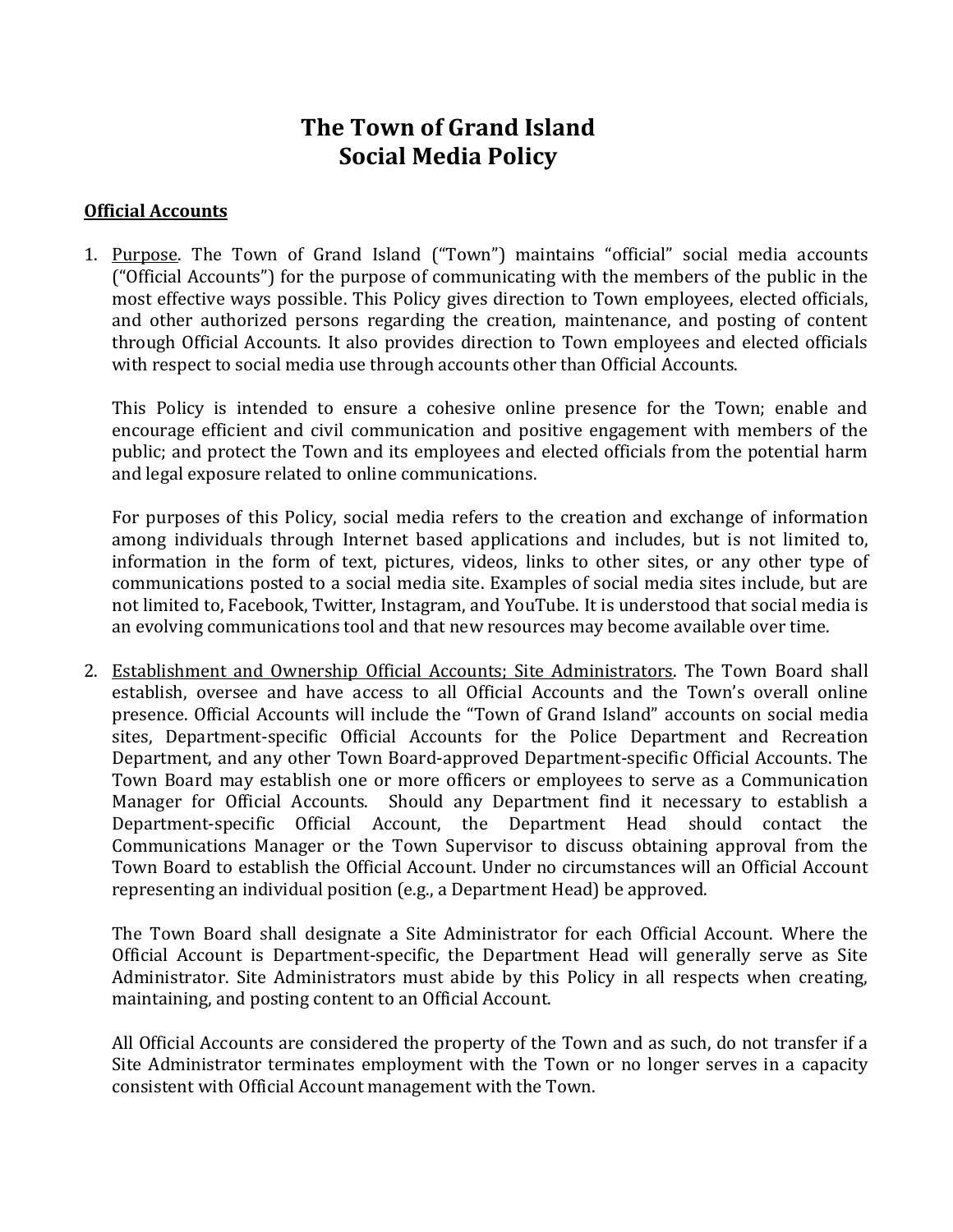3. Passwords and Security. Site Administrators must provide credentials (i.e., user names and passwords) for each Official Account to the Communications Manager upon creation and any time log in credentials may change. EXCEPTION: Facebook and other sites requiring personal account information are an exception to the foregoing rule. Usernames and passwords will not be required for such accounts because Site Administrators must use personal accounts to manage pages. Rather than providing personal information, Site Administrators of Official Accounts on Facebook are required to add the Communications Manager as an administrator Official Account. The Communications Manager must have full access to maintain the Official Account in the absence of the Site Administrators. It is advised that Site Administrators also add a secondary back-up administrator to the page, if applicable.

All passwords used for Official Accounts must be adequately complicated to prevent cyberattacks. Passwords should never be sent through email. If at any time a cyberattack on or involving an Official Account is suspected, the Site Administrator must immediately contact the Communications Manager, try to regain access to the Official Account, and change the password if possible. Whenever passwords for Official Accounts are updated, the updated password shall be provided to the Communications Manager.

4. Content. Only the designated Site Administrator for each Official Account will post content to that Official Account. Official Accounts will be used strictly for conveying information about the Town to the public. The Town official website will be the Town's primary and predominant Internet presence. Wherever possible, content posted to Official Accounts will be available on the Town's official website. All content should be complementary of the Town's website and content posted on the social media sites should contain links to the Town's official website. Social media "profile pictures" should clearly represent the Town either with the official Town seal or other identifying marker of Town Department.

Any person or department who is not a Site Administrator wishing to post content to any Official Account shall submit a request to appropriate Site Administrator or Town Board with all necessary information and media, including text, photos/videos and links. Subject to any oversight the Town Board determines necessary and appropriate from time to time, the Site Administrator has the right to approve or deny the request based on the guidelines contained herein. Only content approved by the Site Administrator or Town Board shall be posted. It is the responsibility of the relevant Department Head to ensure that that all content submitted for posting has been fully vetted and is free from error.

Site Administrators should remember that when creating, maintaining, and posting through Official Accounts, they are representing the Town government. Accordingly, they must conduct themselves at all times as a representative of the Town using the highest standards of decorum concerning language and content and abide by all Town policies and procedures in relation to all posts.

The Communications Manager will routinely monitor content on all of the Town's Official Accounts to ensure compliance with this Policy and applicable laws.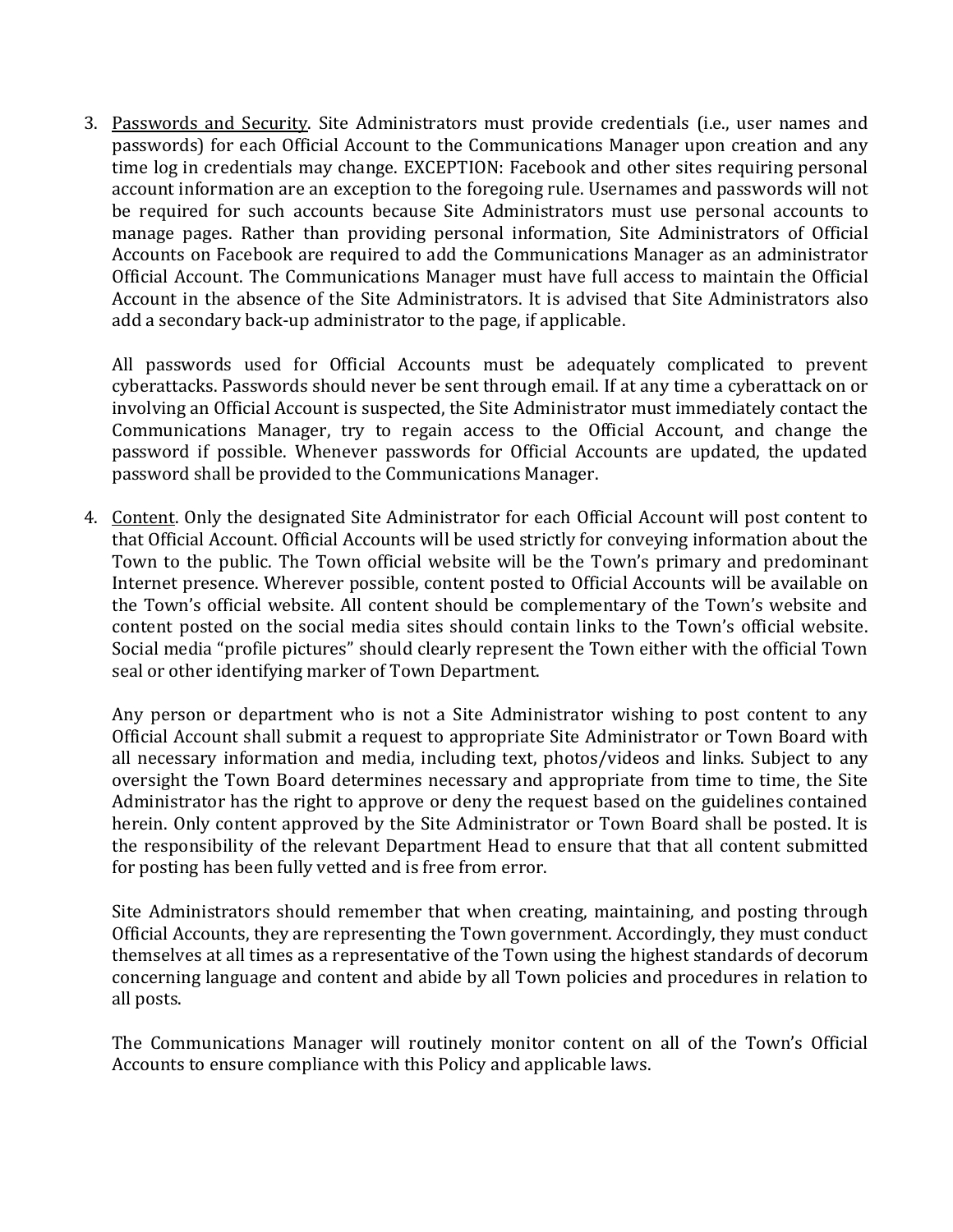5. Account Management. Because the purpose of Official Accounts is for the Town to communicate with the members of the public, where there is an option to do so, accounts should generally be established in such a manner as to limit communications to content created by and approved by the Town in accordance with the policy. However, where it is necessary because of the type of social media account to allow public comment, the following disclaimer shall appear on all Official Accounts where possible or, alternatively will be contained in a page on the Town's website and be linked directly to the Official Account:

*As a public entity, the Town must abide by certain standards to serve all its constituents in a civil and unbiased manner. The Town shall be the sole owner of all of its social media accounts and reserves the right to not publish or remove any postings which contain inappropriate content, including, but not limited to:*

- *Libelous comments;*
- *Obscenity;*
- *Derogatory or inflammatory comments about an individual's gender, race, age, disability, religion, national origin, or other protected characteristic.*
- *Incitements to violence;*
- *Speech integral to criminal conduct; and*
- *Content appearing to be "spam".*

*Town social media sites are intended to be informational. Users should not use these forums for making any official communications to the Town; for example, reporting crimes or misconduct, reporting dangerous conditions, requesting an inspection, giving notice required by an statute, regulations or ordinance, such as, but not limited to, notices of claims.*

*It is understood that the Town of Grand Island's social media sites are not monitored 24 hours a day, 7 days per week and immediate responses to any requests via post, direct message, etc. may not occur. The Town reserves the right to not reply or decline to reply to any/all comments posted to its social media accounts. It is also understood that the Town will not automatically "friend", "like", or "connect" to users who follow, comment or "like" Town posts.*

## *Content posted by a member of the public to any Town social media shall not reflect the opinions or policies of the Town.*

Site Administrators will maintain accounts in accordance with this disclaimer, however will obtain approval of the Communications Manager (who, in turn, will consult with the Town Supervisor and the Town Attorney where appropriate) before removing any post or "blocking" any user.